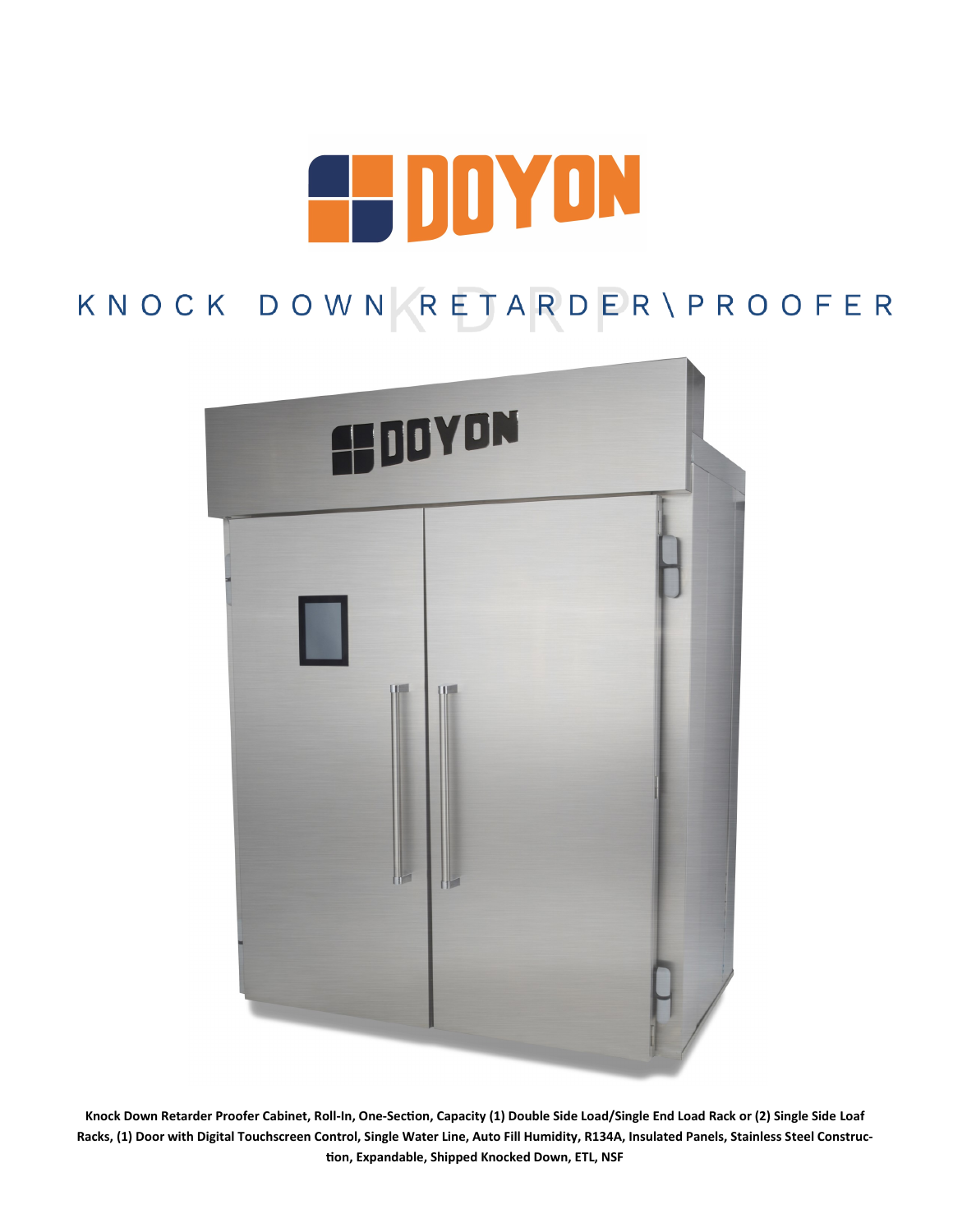



**\*rack not included**

**\*pictured as KDP21**



**PROJECT** 

**ITEM NO. NOTES** 

## **MODEL NUMBER: KDPR11, KDPR12, KDPR13**

#### **FEATURES**

- $\square$  Digital Touchscreen Control with Programmable Recipes
- Even Airflow Heating System Maintains the Right Combination of Heat and Humidity for Optimal Proofing
- $\Box$  Proofs from Room Temperature up to 110°F (43°C)
- □ Relative Humidity up to 95%
- R134A Refrigerant
- Automatic Water Fill System (no water pans required)

#### **CONSTRUCTION**

- □ Stainless Steel Construction
- □ Single Water Line Connection
- □ Ships Knock Down

#### **CLEARANCES**

Minimum Clearance from Combustible Materials:

- □ 19" (482mm) Top
- □ 1" (25mm) Sides
- □ 3" (76mm) Rear

### **OPTIONS & ACCESSORIES**

- □ Water Filter (50-1530) (recommended)
- □ Available in Left or Right Hinge Door
- □ Pass-Through Configuration (Suffix PT) (please note single control panel only on front, and door hinged same side)
- □ Factory Installation & Startup
- □ Factory Startup (Installation not Included)
- □ Stainless Steel Floor with Drain\*

#### **WARRANTY**

□ One Year Labor & Two Year Parts

\*CONTACT FACTORY TO VERIFY IF FLOOR IS REQUIRED FOR USE WITH UNIT

| Model  | Crated<br>Weight | # of Humidifiers    | <b>Overall Dimensions</b> |                 |             |  |
|--------|------------------|---------------------|---------------------------|-----------------|-------------|--|
|        |                  |                     | W                         | D               | н           |  |
| KDPR11 |                  | $\overline{ }$<br>ᅩ | 42" (1066)                | 47 3/8" (1203)  | 101" (2565) |  |
| KDPR12 |                  | $\overline{ }$      | 42" (1066)                | 87 3/8" (2219)  | 101" (2565) |  |
| KDPR13 |                  | $\overline{2}$      | 42" (1066)                | 127 3/8" (3225) | 101" (2565) |  |

**SPECIFICATIONS SUBJECT TO CHANGE WITHOUT NOTICE FOLLOW US KCL & REVIT DRAWINGS UPON REQUEST REVISION B | 5/20/22**

**Doyon** 



5600 13th Street, Menominee, MI 49858 **906.863.4401 | 800.338.9886 | [www.doyon.qc.ca](http://www.doyon.qc.ca/)**

 $\mathbf{G}$   $\mathbf{G}$   $\mathbf{G}$